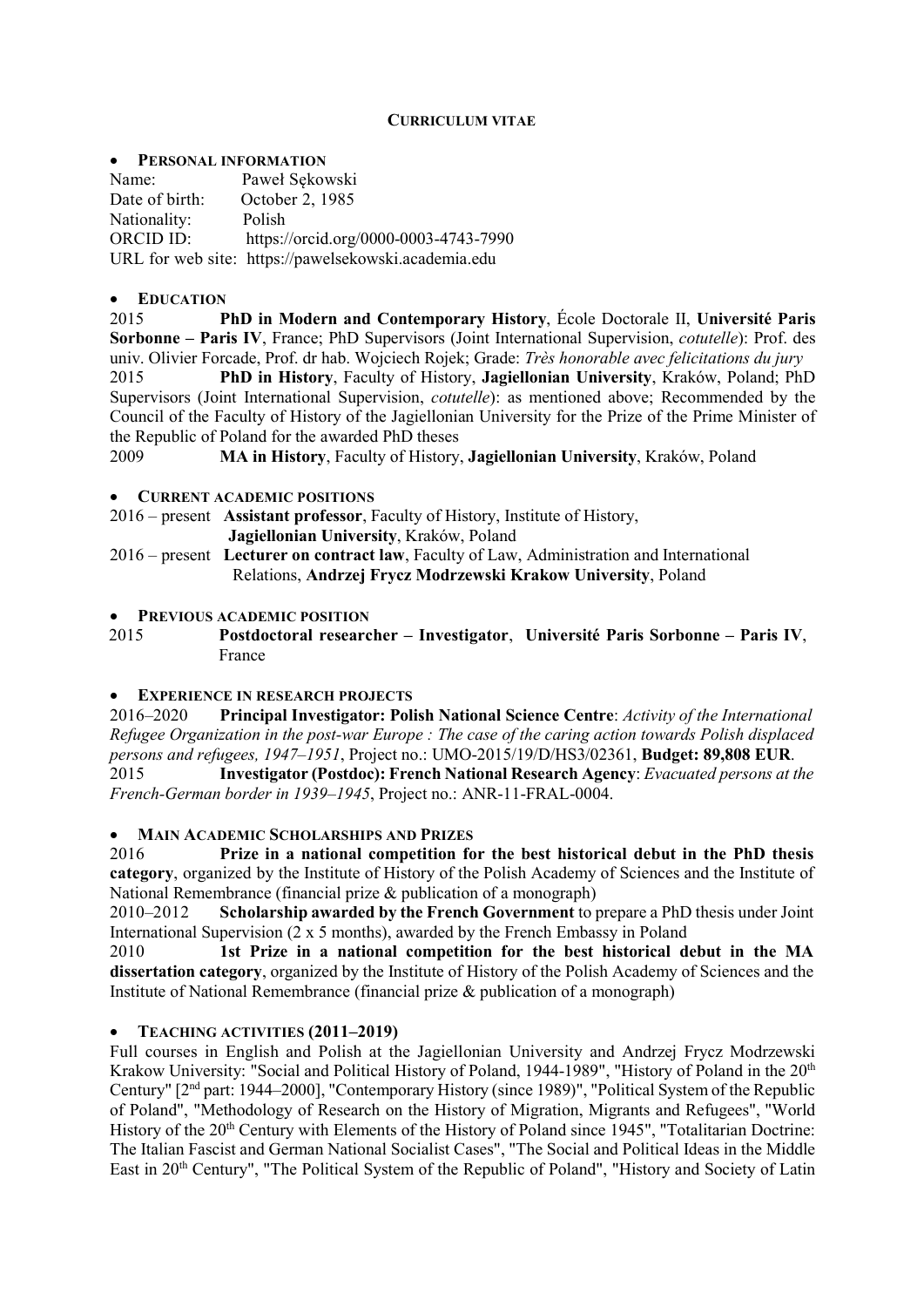America", "International Social Policy", "EU-Structural Funds – basis for application"

# ORGANISATION OF SCIENTIFIC MEETINGS

2018 The main organizer and member of the academic council: international conference La Pologne indépendante en Europe : 1918–2018 / The Independent Poland in Europe : 1918–2018, 18 participants (Professors and PhDs) from France, Poland, Germany, Italy and Ukraine (15 affiliations) and 6 members of the academic council, Paris, France

2017 The main organizer and member of the academic council: Multidisciplinary Workshop on Migration, 14 participants (PhD students) and 5 members of the academic council, Kraków, Poland

2012 – present Coordinator of French-Polish seminars, organized by the Institute of History, Jagiellonian University and the French Institute in Kraków

# INSTITUTIONAL RESPONSIBILITIES

| $2018$ – present | President of the respected Polish Association "Kuźnica" ("The Forge")     |
|------------------|---------------------------------------------------------------------------|
| $2018$ – present | Deputy chairman of the Polish Teachers' Union at Jagiellonian University  |
| $2017$ – present | Deputy member of the Permanent Rectoral Welfare Commission,               |
|                  | Jagiellonian University                                                   |
| $2011 - 2015$    | Elected representative of PhD students on the Council of the Institute of |
|                  | History, Jagiellonian University                                          |

### MEMBERSHIPS OF SCIENTIFIC SOCIETIES AND ASSOCIATIONS

2018 – present – Member of the Polish Historical Society (Polskie Towarzystwo Historyczne), Poland-wide organization est. in 1886

2018 – present – Member of the GIRAF-IFFD Association (Groupe interdisciplinaire de recherché Allemagne-France / Interdisziplinäre Forschungsgemeinschaft Frankreich / Deutschland)

2019 – present – Member of the Global Studies Research Network

### MAJOR COLLABORATIONS

2017 – present – Collaboration with Prof. des univ. Olivier Forcade, Sorbonne Université, Paris, France and with Prof. Dr. Dr. h.c. Rainer Hudemann, emeritus professor of Universität des Saarlandes, Saarbrücken, Germany & Sorbonne Université, Paris, France : Launch and promotion of an interdisciplinary group of Polish PhD students working on migration in the 19th, 20<sup>th</sup> and 21<sup>st</sup> centuries

2019 – present – Collaboration with Prof. Dr. Christoph Rass and PD Dr. habil. Frank Wolff from the Universität Osnabrück - Institut für Migrationsforschung und Interkulturelle Studien : Collaboration in research on the history of migration and on the memory and commemoration.

### • NON-ACADEMIC SCHOLARSHIPS

2019–2021 Participant of the Tarbut Fellowship for local communities leaders from Poland and from Hungary, awarded by the American Jewish Joint Distribution Committee (JDC)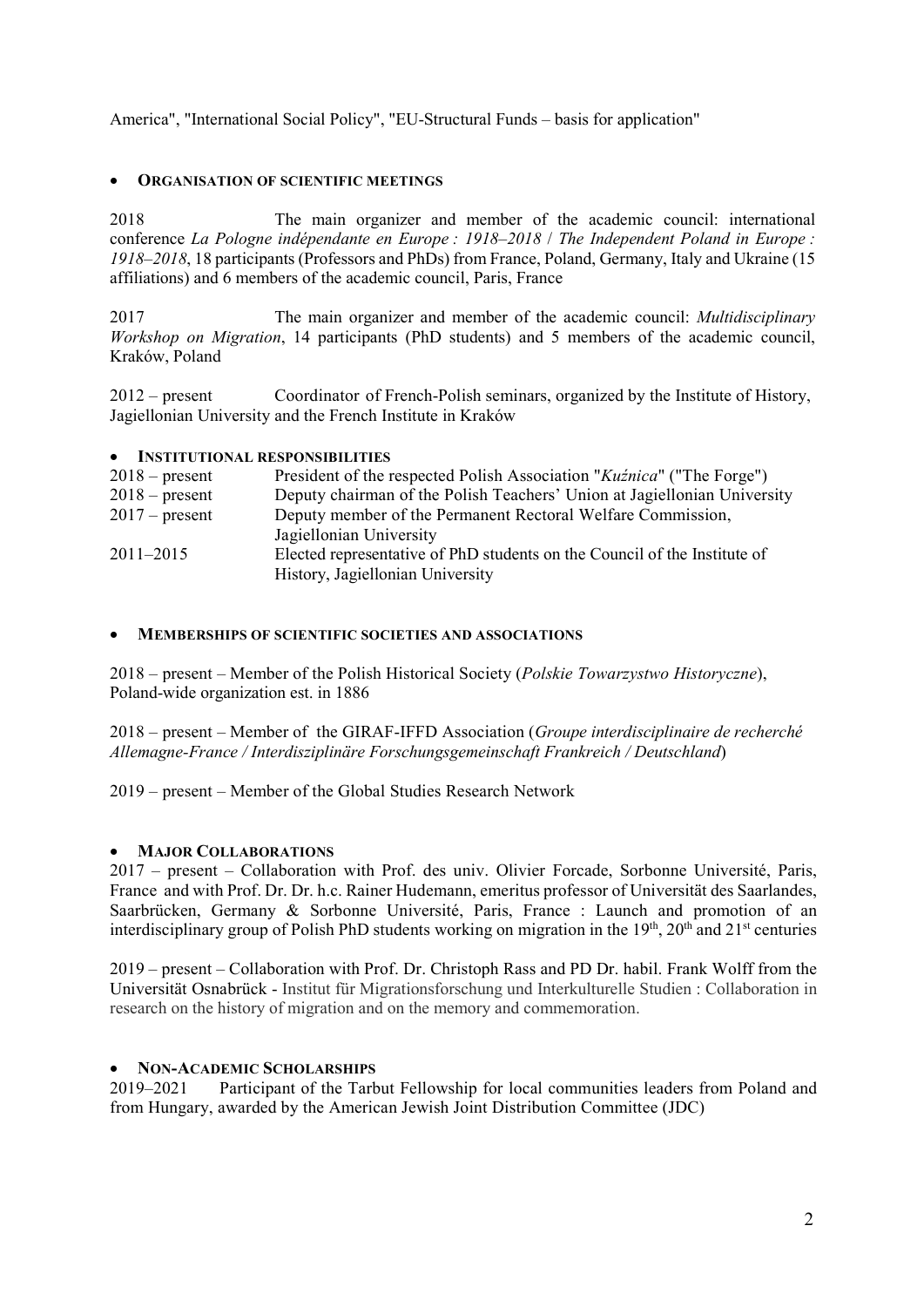### LANGUAGE SKILLS

- Polish Native
- French C2
- English C1
- $-$  Hebrew B<sub>1</sub>
- German B1
- Yiddish B1

# RESEARCH STAYS ABROAD

- Paris and Île-de-France (Université Paris Sorbonne - Paris IV ; Archives Nationales in Paris, later in Pierrefitte-sur-Seine; Centre des Archives Diplomatiques in La Courneuve; Archives de Paris; Archives de la Préfecture de Police in Paris ; Centre des Archives Économiques et Financières in Savigny-le Temple; Bibliothèque de Documentation Internationale Contemporaine in Nanterre ; Bibliothèque Nationale de France ; Polish Library in Paris), France :

December 2009, February 2010 and April 2010 (3 weeks), July 2010 (1 month),

October 2010 – February 2011 (5 months), July 2011 (2 weeks), September 2011(2 weeks),

October 2011 – February 2012 (5 months), February 2013, May 2013, June 2013, July 2013 and March 2015 (5 weeks), February 2017, May 2017, September 2017, October 2017, April 2018 and December 2018 (6 weeks)

- Lille metropolitan area (Archives Départementales in Lille ; Archives Nationales du Monde du Travail in Roubaix), France:

November 2012 (1 week)

- London (Polish Institute and Sikorski Museum; The National Archives in Kew), Great Britain: May 2012 and July 2012 (4 weeks), March 2017 and July 2017 (3 weeks),
- Jerusalem (Central Zionist Archives; JDC Archives), Israel:
	- June 2017 and May 2018 (2 weeks)
- Bad Arolsen (Archives of the International Tracing Service), Germany: February 2018 (1 week)
- Vienna (Österreichischen Staatsarchiv), Austria: June 2018 (1 week)
- Bari (Archivio di Stato di Bari), Italy June 2018 (1 week)

### ONGOING GRANTS

| Project Title                                                                                                                                                                                      | Funding<br>source                       | Amount<br>(Euros) | Period    | Role of the PI          | Relation to current<br>ERC proposal                                                                                                                                                                                                                                                                                                                 |
|----------------------------------------------------------------------------------------------------------------------------------------------------------------------------------------------------|-----------------------------------------|-------------------|-----------|-------------------------|-----------------------------------------------------------------------------------------------------------------------------------------------------------------------------------------------------------------------------------------------------------------------------------------------------------------------------------------------------|
| Activity of the<br>International<br>Refugee<br>Organization<br>in the post-war<br>Europe:<br>The case of the<br>caring action<br>towards Polish<br>displaced persons<br>and refugees,<br>1947-1951 | Polish<br>National<br>Science<br>Centre | 89,808 EUR        | 2016-2020 | Head of<br>project (PI) | The project focuses on<br>one small aspect of the<br>planned topic. This<br>individual pilot project is<br>limited to only one of the<br>international organizations<br>that will be analysed as<br>part of the current ERC<br>proposal, using as an<br>example one national<br>group composed of<br>displaced persons and<br>refugees from Poland. |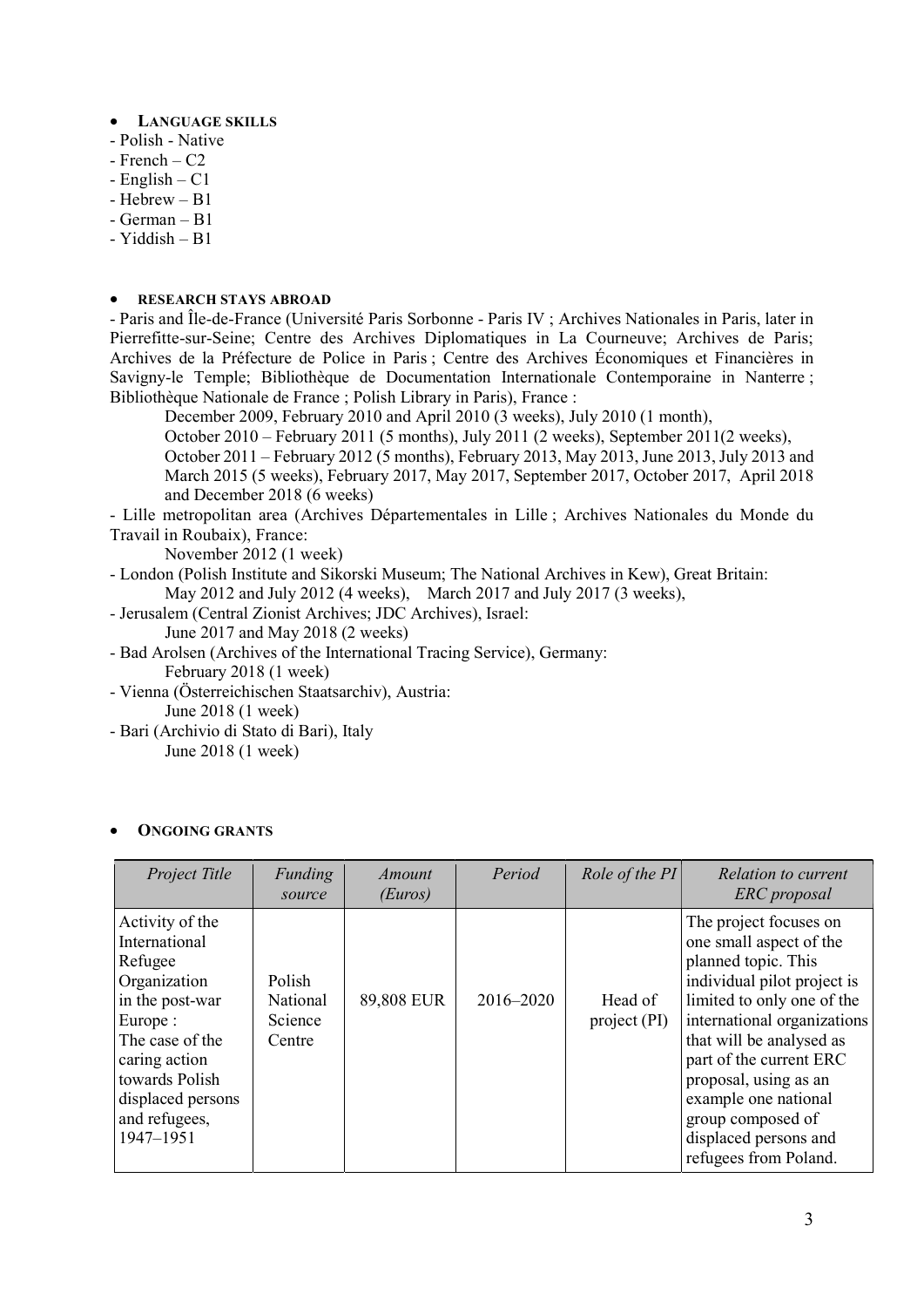| Evacuated<br>persons at the<br>French-German<br>border<br>in 1939-1945 | French<br>National<br>Research<br>Agency | 160,000<br>EUR | 2015<br>(Project<br>realized<br>between<br>2012 and<br>2015) | Investigator $-$<br>Member of<br>(Postdoc) | No overlap. The project<br>focused on evacuations of<br>civilian populations<br>during the Second World<br>research team   War. It was an opportunity<br>to gain first experience in<br>working on an<br>international research<br>project (it was a common<br>French-German project<br>(ANR-DFG). |
|------------------------------------------------------------------------|------------------------------------------|----------------|--------------------------------------------------------------|--------------------------------------------|----------------------------------------------------------------------------------------------------------------------------------------------------------------------------------------------------------------------------------------------------------------------------------------------------|
|------------------------------------------------------------------------|------------------------------------------|----------------|--------------------------------------------------------------|--------------------------------------------|----------------------------------------------------------------------------------------------------------------------------------------------------------------------------------------------------------------------------------------------------------------------------------------------------|

# Highlighted Publications

1. Les Polonais en France au lendemain de la Seconde Guerre mondiale, 1944–1949 : Histoire d'une intégration [Poles in France in the aftermath of the Second World War, 1944–1949. The history of an integration], Paris, Sorbonne Université Presses, 2019, 456 p., ISBN 979-10-231-0631-2 [in French]

2. The Care and Assistance Provided for Polish Child Refugees in Barcelona in the Immediate Post-WWII Period In : Migrations, Migrants and Refugees in 19th-21st Centuries in thé Interdisciplinary Approach. Selected Topics, ed. Paweł Sękowski, Olivier Forcade, Rainer Hudemann, "Prace Historyczne" 2019, no. 3 (146), p. 585–605, ISBN : 978-83-233-4724-8 / e-ISSN : 2084-4069 / ISSN : 0083-4351. [in English]

3. Activity of the international community in Europe after the Second World War within the scope of the International Refugee Organization as a model of the aid action towards refugees, "Securitologia" 2017, no. 1, p. 119–139, e-ISSN : 2449-7436 / ISSN : 1898-4509. [in English]

4. L'Action du « retrait » : Évacuations ponctuelles des Polonais de l'espace frontalier germanopolonais en septembre 1939 ["Operation Withdrawal" : punctual evacuation of Poles from the German-Polish border region in September 1939] In: Exils intérieurs : Les évacuations à la frontière francoallemande (1939–1940), eds. Olivier Forcade, Mathieu Dubois, Rainer Hudemann, Johannes Großman, Fabian Lemmes, Paris, Presses de l'Université Paris-Sorbonne, 2017, p. 221–243, ISBN : 979-10-231- 0573-5. [in French]

5. Les Polonais d'Alsace et de Lorraine à travers la Seconde Guerre mondiale Évacuations, retours ou refuge [Poles from Alsace and Lothringen during the Second World War : evacuations, returns or refuge] In: Evakuierungen im Europa der Weltkriege – Évacuations dans l'Europe des guerres mondiales – Evacuations in Worldwar Europe, eds. Olivier Forcade, Rainer Hudemann, Johannes Groβmann, Nicholas Williams, Fabian Lemmes, Berlin, Metropol Verlag, 2014, p. 189–205, ISBN : 978-3-86331- 213-8. [in French]

6. Les Polonais dans la Résistance communiste en France [Poles in the communist Resistance movement in France] In : Pologne – France – Europe au XXe siècle. Esquisses de l'histoire de la Pologne, de la France et des relations polono-françaises / Polska – Francja – Europa w XX wieku. Szkice z historii Polski, Francji i stosunków polsko-francuskich, ed. Paweł Sękowski, "Prace Historyczne" 2015, no. 4 (142), p. 671–682, ISBN : 978-83-233-4042-3 / e-ISSN : 2084-4069 / ISSN : 0083-4351. [in French]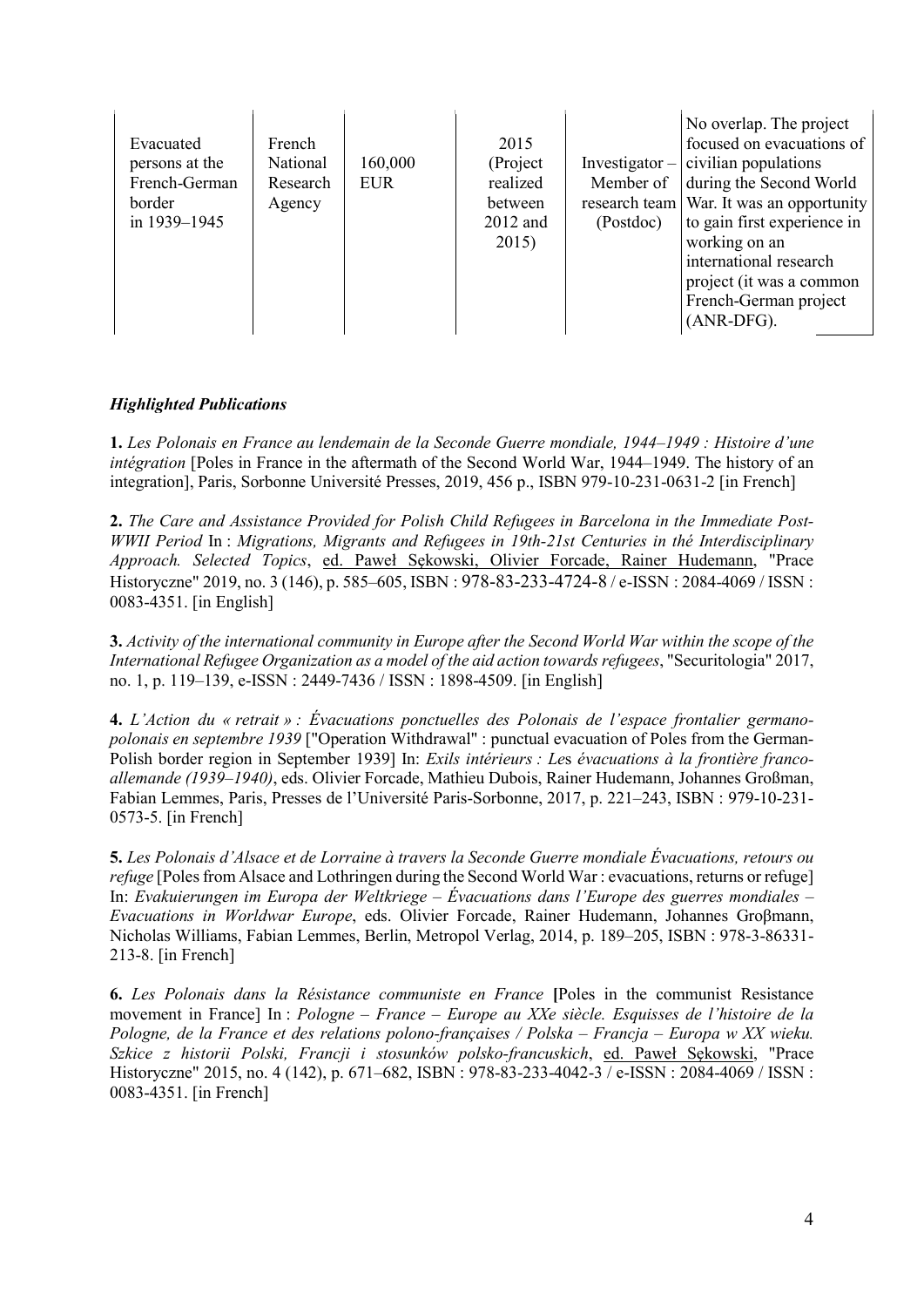## Presentations at international conferences and invited international talks

\* La Convention d'immigration/émigration franco-polonaise de 1919 et ses suites : motivations, fonctionnement durant l'entre-deux-guerres, changement de politique au lendemain de la Seconde Guerre mondiale, - CEREFREA Villa Noël - Bucarest, București, Romania, 10.10.2019 (international conference Construire l'alliance : Les modalités de mise en œuvre de l'engagement de la France dans l'Europe médiane de l'entre-deux-guerres (1917–1939)). [Delivered in French]

\* The resettlement policy of IRO - a new approach of the international community towards the issue of refugees in Europe. Case study of DPs and refugees from Poland - Vienna University - Institute for Contemporary History, Wien, Austria, 06.07.2019 (international conference Displacement and Resettlement during and after the Second World War in a Global Perspective - a Digital Humanities/ Social GIS Approach). [Delivered in English]

\* No End of History of Refugees in Europe - Balance of Thirty Years: A Historical Approach – Jagiellonian University in Kraków / Global Studies Research Network, Kraków, Poland, 27.06.2019 (international conference Twelfth Global Studies Conference: The "End of History" 30 Years On: Globalization Then and Now). [Delivered in English]

\* What is being Polish in France: The evolution of the associative life of Polish immigrants (1919-1949) – Basque Museum, Bayonne, France, 13.06.2019 (international conference Tradition et Innovation : L'identité dans le temps). [Delivered in French]

\* The question of borders and the migration of the population – Scientific Centre of the Polish Academy of Sciences in Paris / Polish Library in Paris, Paris, France, 07.12.2018 (international conference La Pologne renaissante : Histoire, société, culture). [Delivered in French]

\* The legal protection provided by the International Refugee Organization for refugees in France, 1947–1951: the case of the Poles – Scientific Centre of the Polish Academy of Sciences in Paris, Paris, France, 22.11.2018 (international conference La Pologne indépendante en Europe : 1918-2018 / The Independent Poland in Europe : 1918-2018). [Delivered in French]

\* Various categories of foreigners into the French immigration policy established in the immediate postwar period: Case study of immigrants from Poland – Centre d'Histoire des Sciences Po, Sciences Po, Paris, France, 16.11.2018 (international conference A Time of Openness and Possible Outcomes: New Perspectives on "Postwar" Europe, 1944–1950s). [Delivered in English]

\* The place of Polish refugees under the mandate of the International Refugee Organization in French immigration policy during the first years following the Second World War – Centre for French Culture and Francophone Studies, University of Warsaw, Poland, 27.02.2018 (international conference La Diaspora polonaise en France). [Delivered in French]

\* Polish refugees and displaced persons in France in the immediate postwar period – Polish Library in Paris, France, 03.10.2015 (international conference 1945 : après la victoire : les dilemmes et les drames des Polonais à l'Ouest). [Delivered in French]

\* Research needs and state of research on evacuations in the German-Polish border area during the Second World War – Saarland University in Saarbrücken, Germany, 17.09.2015 (final conference of the German-French project ANR-DFG Evacuated persons at the French-German border in 1939– 1945). [Delivered in French]

\* French aid for Polish refugees between 1944 and 1949 – an invited talk in the Polish Library in Paris, France 15.05.2012. [Delivered in French]